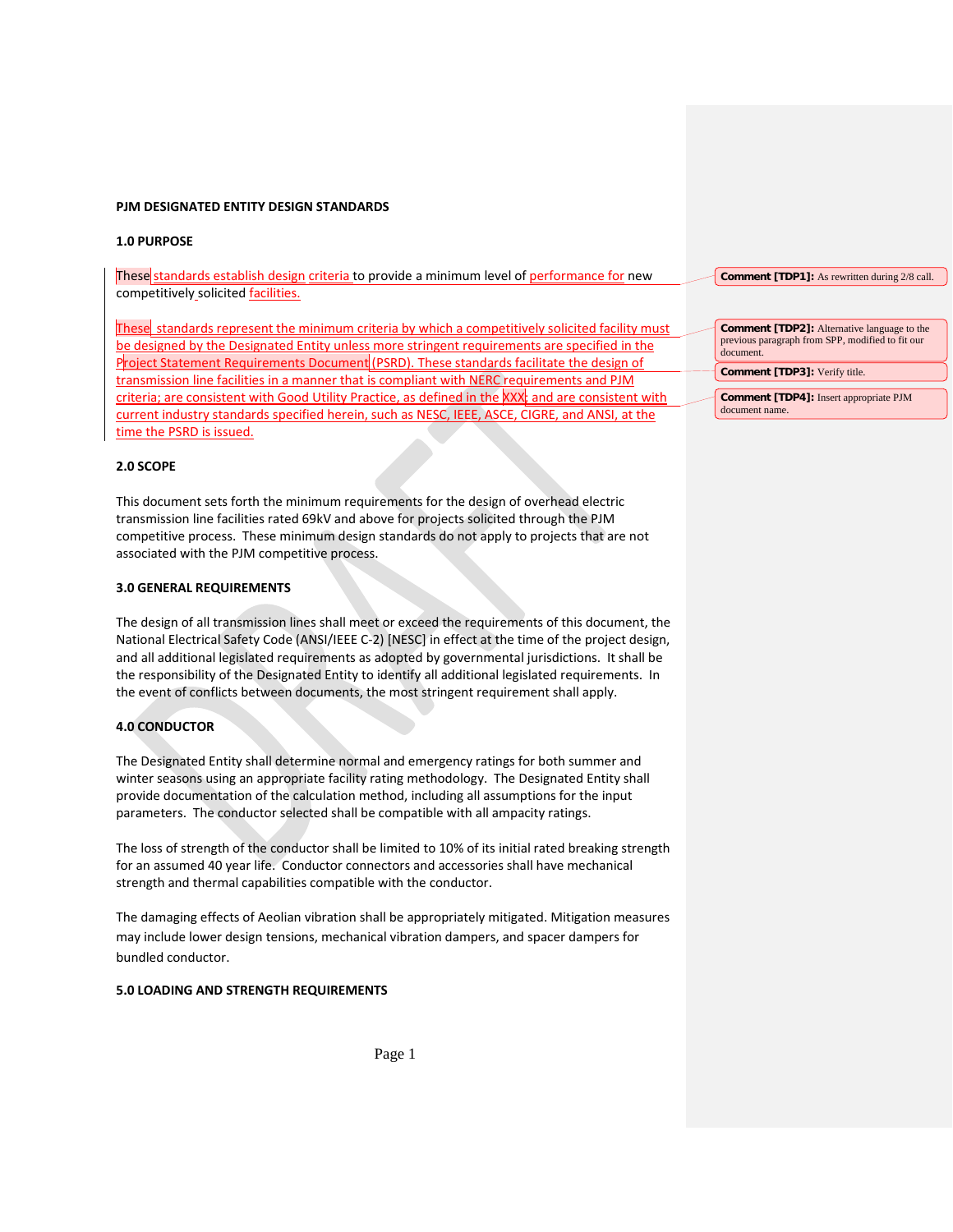Transmission Line Facilities shall have sufficient strength to resist the individual and cumulative effects of all load cases defined in Section 5.1, including all subsections. The applied loads shall be adjusted by the Load Factors defined in the subsections of Section 5.1, and the material strengths shall be adjusted by the material strength reduction factors specified by the applicable governing industry publications referenced in Section 5.2.

Transmission Line Facilities include all supporting structures, conductors and other wires, insulators, hardware, and foundations.

# **5.1 Design Load Requirements**

All Transmission Line Facilities shall be designed to withstand the independent load cases defined in Sections 5.1.1 through 5.1.7. The effects of gravity, wind, ice, wire tension, construction, and maintenance loads shall be included as applicable.

# **5.1.1 Legislated Loads**

**5.1.1.1** Transmission Line Facilities shall be designed to resist the loading conditions defined in Rules 250B, 250C, and 250D of the NESC. For Rule 250B, the provisions of Grade B construction and the Heavy loading district shall be applied. The provision of Rules 250C and 250D permitting the exclusion of structures less than 60 feet in height shall not apply.

**5.1.1.2** The Designated Entity shall identify and design to all additional legislated requirements as adopted by governmental jurisdictions.

# **5.1.2 Extreme Wind**

Transmission Line Facilities shall be designed to resist the wind loads corresponding to a 100 year return period (RP) as defined in the latest edition of ASCE Manual of Practice (MOP) 74.

Wind pressures shall be calculated in accordance with the procedures of the latest edition of ASCE MOP 74, properly adjusted for structure shape, gust, and height. The Load Factor applied shall be a minimum of 1.0.

Wind loads shall be applied in the direction producing the maximum loading effect.

All wires shall be assumed intact.

## **5.1.3 Concurrent Ice with Wind**

Transmission Line Facilities shall be designed to resist the ice loads resulting from freezing rain corresponding to a 100 return period and the associated concurrent wind loads as defined in the latest edition of ASCE MOP 74.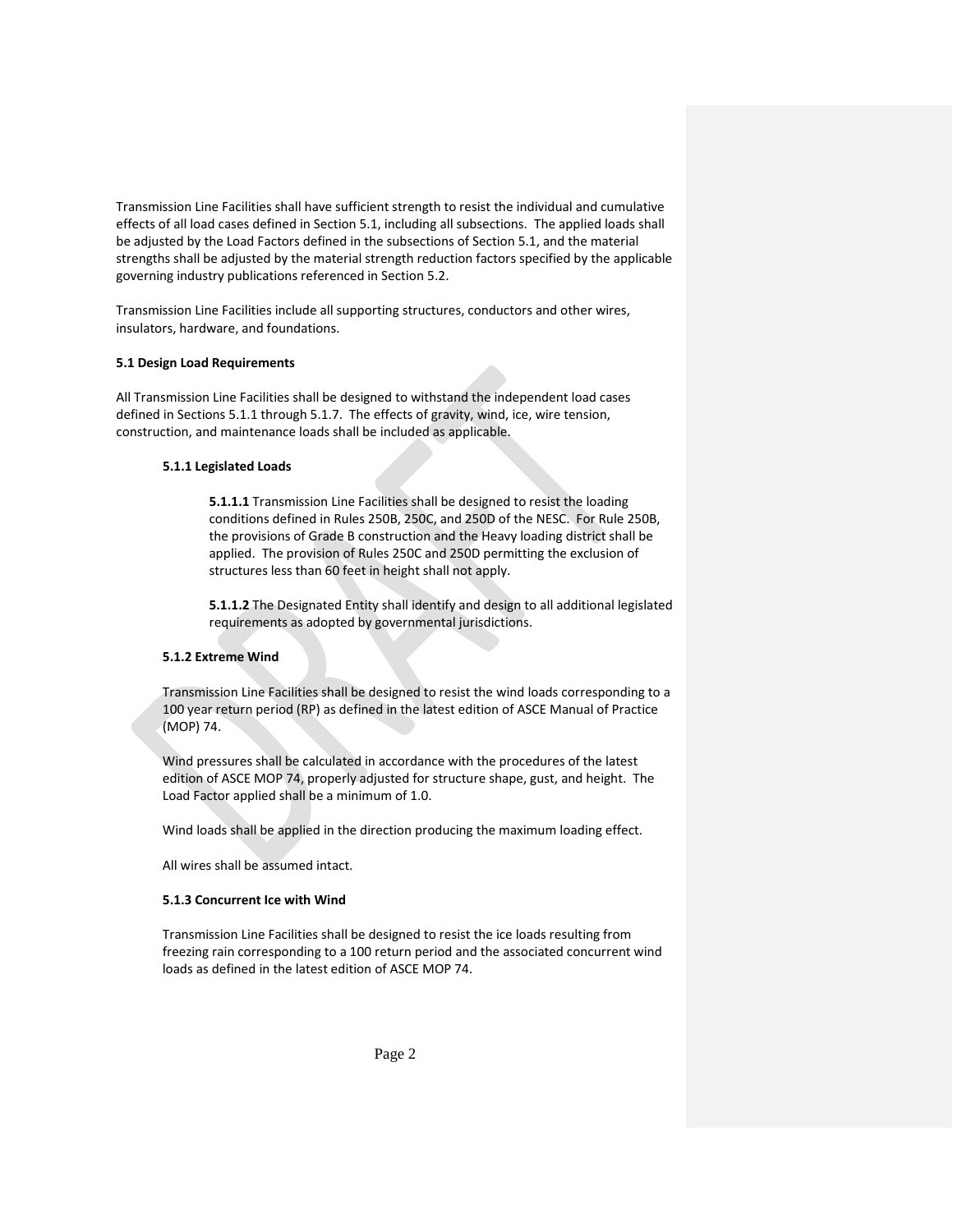Wind pressures shall be calculated in accordance with the procedures of the latest edition of the ASCE MOP 74, properly adjusted for structure shape, gust, and height. The Load Factor shall be a minimum of 1.0.

Wind loads shall be applied in the direction producing the maximum loading effect.

The weight of ice shall be considered 57 pounds per cubic foot. The temperature used shall be either the values specified or 32°F. The Load Factor shall be a minimum of 1.0.

All wires shall be assumed intact.

#### **5.1.4 Heavy Ice**

Transmission Line Facilities shall be designed to resist ice loads resulting from freezing rain, snow, and in-cloud icing as defined in Sections 5.1.4.1 through 5.1.4.4.

In each case, the weight of ice shall be considered 57 pounds per cubic foot, the temperature 0°F, and the wind speed 0 mph. The Load Factor shall be a minimum of 1.0. All wires shall be assumed intact.

**5.1.4.1** Transmission Line Facilities shall be designed to resist the effects of a minimum of 1.0 inch radial ice resulting from freezing rain applied to all wires. Transmission Line Facilities designed for voltages 230kV and greater shall also meet the requirements defined in Sections 5.1.4.2, 5.1.4.3, and 5.1.4.4.

**5.1.4.2** Transmission Line Facilities designed for voltages 230kV and greater and constructed in the following states/districts or portions thereof, shall be designed to resist the effects of a minimum of 1.5 inches radial ice resulting from freezing rain applied to all wires.

- District of Columbia
	- **New Jersey**
	- Pennsylvania, within 100 miles of the coast of the Atlantic Ocean
- Delaware, within 75 miles of the coast of the Atlantic Ocean
- Maryland, within 75 miles of the coast of the Atlantic Ocean

**5.1.4.3** Transmission Line Facilities designed for voltages 230kV and greater and constructed in regions with a ground elevation greater than 1500 feet and less than 3000 feet above mean sea level shall be designed to resist the effects of a minimum of 1.25 inch radial ice resulting from freezing rain applied to all wires. Greater values shall be considered in areas known to accumulate larger amounts of ice resulting from freezing rain, or are prone to in-cloud icing or accumulation of snow, and when indicated by historical weather data or sitespecific ice studies.

**5.1.4.4** Transmission Line Facilities designed for voltages 230kV and greater and constructed in regions with a ground elevation greater than 3000 feet above mean sea level shall be designed to resist the effects of a minimum of 1.5 inch radial ice resulting from freezing rain applied to all wires. Greater values shall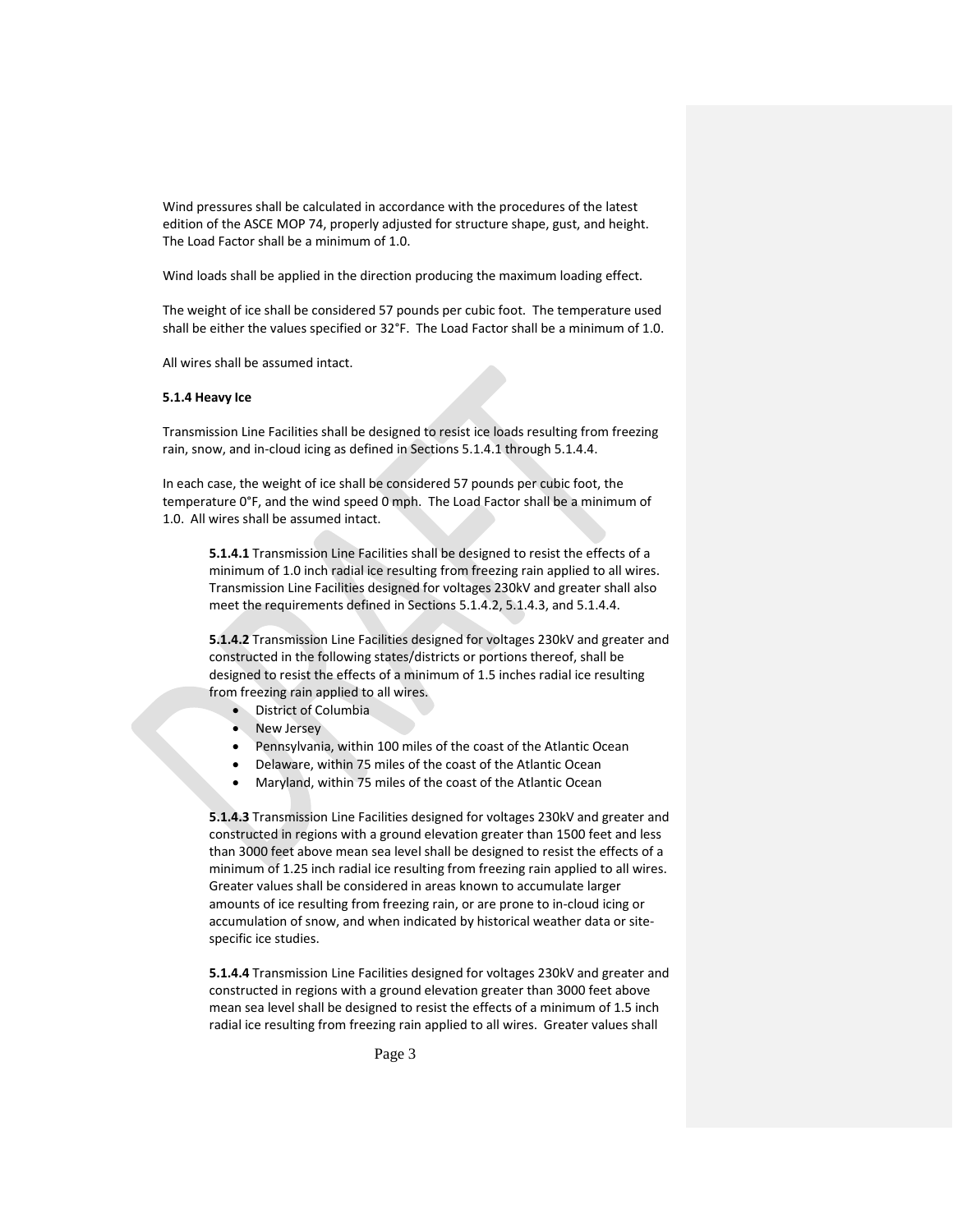be considered in areas known to accumulate larger amounts of ice resulting from freezing rain, or are prone to in-cloud icing or accumulation of snow, and when indicated by historical weather data or site-specific ice studies.

## **5.1.5 Unbalanced Longitudinal Load Cases**

Except as described in Section 5.1.5.1, Transmission Line Facilities designed for voltages 230kV and greater shall be designed to withstand longitudinal loads due to broken wire and differential ice conditions as described in Sections 5.1.5.<sup>1</sup> 2 and 5.1.5.<sup>23</sup>.

Except as described in Section 5.1.5.1, Transmission Line Facilities designed for voltages less than 230kV may be designed to withstand longitudinal loads due to broken wire and differential ice conditions as described in Sections  $5.1.5.\overline{4-2}$  and  $5.1.5.\overline{23}$ .

**5.1.5.1** These unbalanced load cases do not apply to wood structures or structures comprised of preengineered poles ("wood pole equivalents") designed for voltages less than 230kV. They also do not apply to insulators; however, insulators must be designed such that they do not detach from the supporting structure.

#### **5.1.5.1 2 Broken Wire Loading**

For single conductor phase configurations of both single and multiple circuit structures, only one conductor or one shield wire shall be considered broken in each load case. Each wire shall be broken individually to ensure the maximum loading effect is determined for each component. For the design of suspension structures, the conductor tensions may be reduced by the effects of longitudinal insulator displacement.

For phase configurations with more than one sub-conductor of both single and multiple circuit structures, a minimum of one sub-conductor or one static wire shall be considered broken. Each phase shall be evaluated with one broken subconductor to ensure the maximum loading effect is determined for each component. For the design of suspension structures, the swing of the insulator assembly shall be ignored, resulting in a longitudinal load imbalance equal to the tension of one sub-conductor subjected to the appropriate environmental conditions.

The minimum environmental load condition shall be 0.5 inch of ice, 40 mph wind, and 32°F. The Load Factor shall be a minimum of 1.0.

#### **5.1.5.23. Differential Ice Loading**

With all wires assumed intact, each conductor and shield wire on one side of the structure shall be loaded with 0.5 inch of radial ice and 40 mph wind at a temperature of 32°F. All conductors and shield wires on the other side of the structure shall be loaded with the specified wind only. The weight of ice shall be **Comment [TDP5]:** Need to discuss this relative to wood structures. Should wood be designed to anything other than NESC?

How about excluding wood from the longitudinal loading requirements for below 230kV?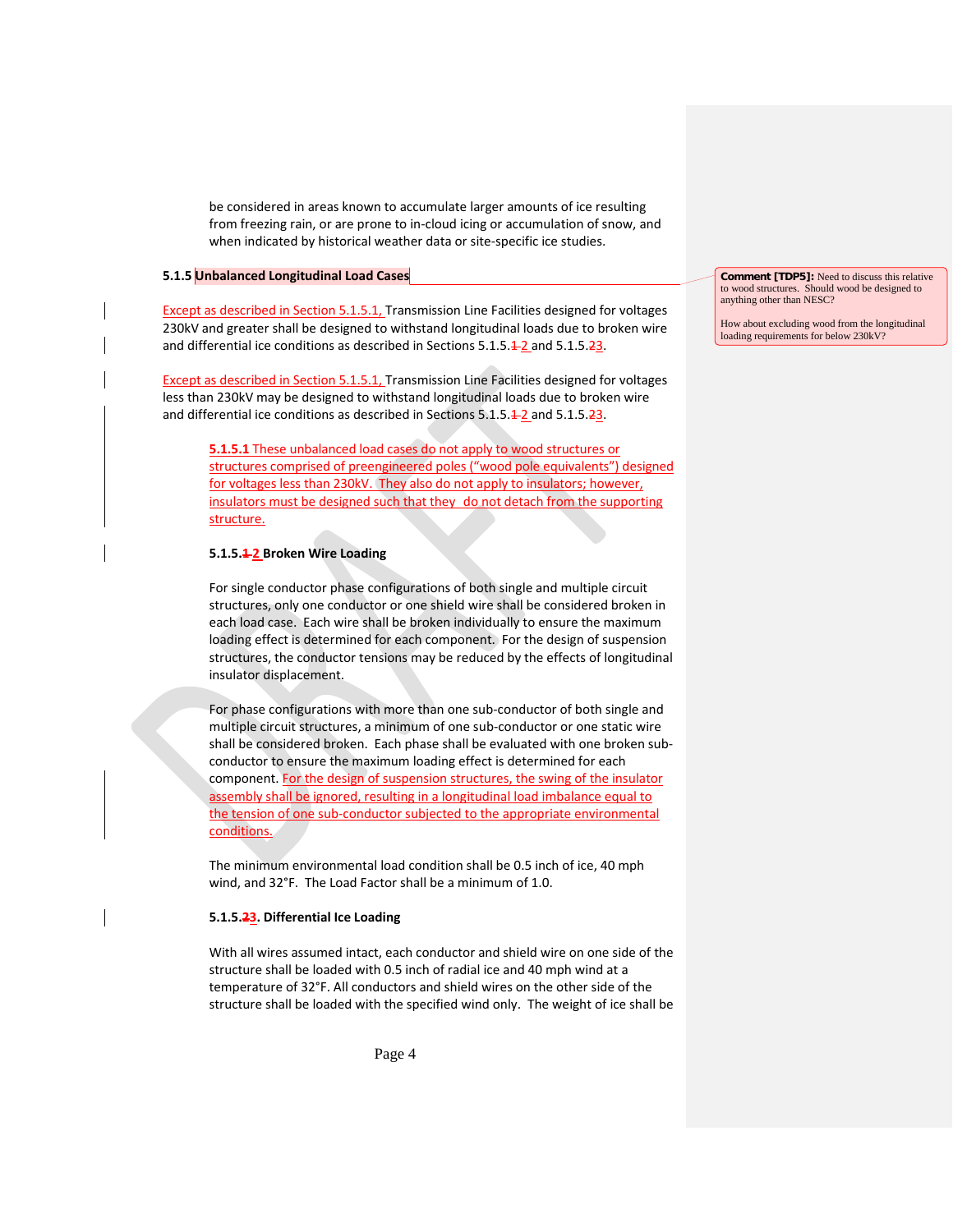considered 57 pounds per cubic foot. The Load Factor shall be a minimum of 1.0.

For the design of suspension structures, the conductor tensions may be reduced by the effects of longitudinal insulator displacement.

# **5.1.6 Construction and Maintenance Loads**

Transmission Line Facilities shall be designed to facilitate complying with OSHA requirements related to climbing and fall protection, and the provisions of this section.

#### **5.1.6.1 Bound Stringing Block**

Transmission Line Facilities designed for voltages greater than 230kV shall be designed to resist longitudinal loads simulating a bound stringing block.

With all wires assumed intact, any one shield wire or phase conductor (or all sub-conductors of any one phase) shall be assumed to bind in a stringing block during installation. The block is assumed to swing 45°in-line. The wind load shall be 2 pounds per square foot with no ice at a temperature of 30°F. The Load Factor shall be a minimum of 1.5.

# **5.1.6.2 Climbing and Working Loads**

In areas where climbing or work activites are reasonably anticipated, members of structures shall be designed to support a point load of 350-250 pounds to accommodate construction or maintenance activities. The Load Factor shall be a minimum of 1.5.

## **5.1.7. Foundation Loading**

Foundation reactions shall be determined from the load cases presented in Section 5.1. Load Factors shall be a minimum of 1.0.

# **5.2 Strength Requirements**

Transmission Line facilities shall meet the strength requirements specified in Sections 5.2.1 through 5.2.3.

## **5.2.1 Strength Design Standards & Guides**

Structures and foundations shall be designed to the requirements of the applicable publications:

- *ASCE Standard No. 10, Design of Latticed Steel Transmission Structures*
- *ASCE Standard No. 48, Design of Steel Transmission Pole Structures*
- *ASCE Manual No. 91, Design of Guyed Electrical Transmission Structures*

Page 5

**Comment [PSG6]:** I would assume a stringing tension of 50% of the sagging tension. Applying a 28 mph wind seems severe. Again, does each structure component have to withstand this load without damage?

**Comment [TDP7]:** ASCE-74 (not 10) specifies a point load of 250 pounds times a load factor of 1.5 (not 1.0). I'm OK with 2.0. Sorry for the mix up.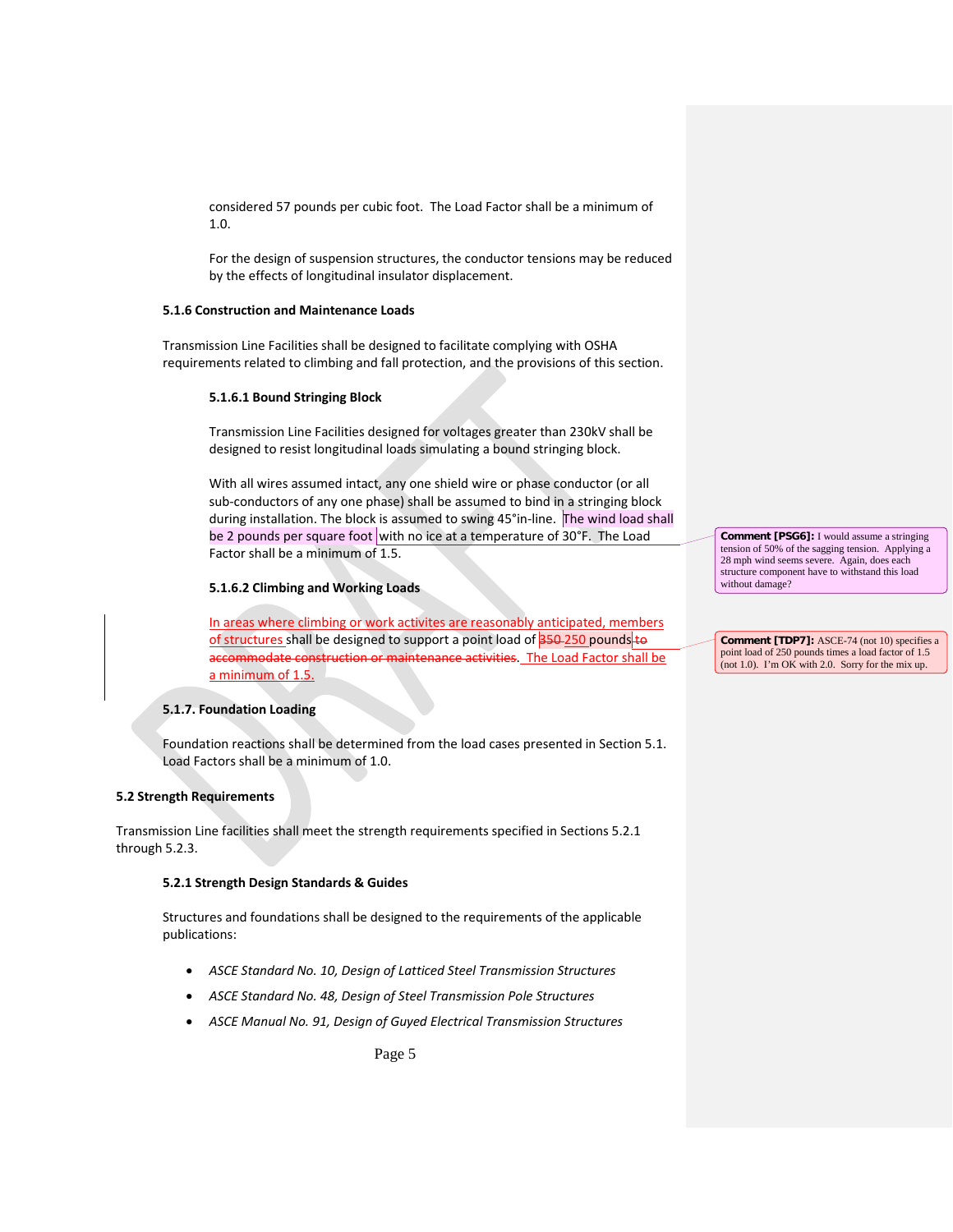- *ASCE Manual No. 74, Guidelines for Electric Transmission Structural Loading*
- *ASCE Manual No. 104*, *Recommended Practice for Fiber-Reinforced Polymer Products for Overhead Utility Line Structures*
- *ASCE Manual No. 123, Prestressed Concrete Transmission Pole Structures*
- *ANSI 05-1, Specifications and Dimensions for Wood Poles*
- *IEEE Std. 691, Guide for Transmission Structure Foundation Design and Testing*
- *IEEE Std. 751, Trial-Use Design Guide for Wood Transmission Structures*
- *ACI 318 Building Code Requirements for Structural Concrete and Commentary*

# **5.2.2 Line Cascading Mitigation**

To avoid cascading failures, structures shall be designed to withstand the unbalanced longitudinal load cases of Section 5.1.5, or an anti-cascading structure shall be placed every 5 miles.

# **5.2.3 Geotechnical Requirements**

A geotechnical investigation shall be the basis of the final foundation design parameters.

# **6.0 ELECTRICAL DESIGN PARAMETERS**

Conductor selection and configuration, including conductor size and the number of subconductors, shall consider electrical system performance parameters such as voltage, stability, losses, impedance, corona, electric and magnetic fields, audible noise, and television and radio interference. To correct for voltage imbalance, the phases may be transposed.

The estimated levels of audible noise and EMF values shall not exceed those required by governmental jurisdictions. These estimated values shall be determined by calculations specific to the proposed transmission facility.

# **7.0 RIGHT-OF-WAY**

Rights of way shall be proportioned so that NESC horizontal clearances to buildings are maintained at the edges. Widths shall be calculated with the wires displaced from rest by a 6 psf wind at 60°F with no ice and at final sag. Deflection of flexible structures and insulator swing shall be considered where appropriate. The Designated Entity shall ensure that the right of way width meets their Vegetation Management clearance guidelines to ensure compliance with NERC FAC-003 requirements.

Consideration shall be given to acquiring uniform right of way widths.

# **8.0 INSULATION, LIGHTNING PERFORMANCE, & GROUNDING**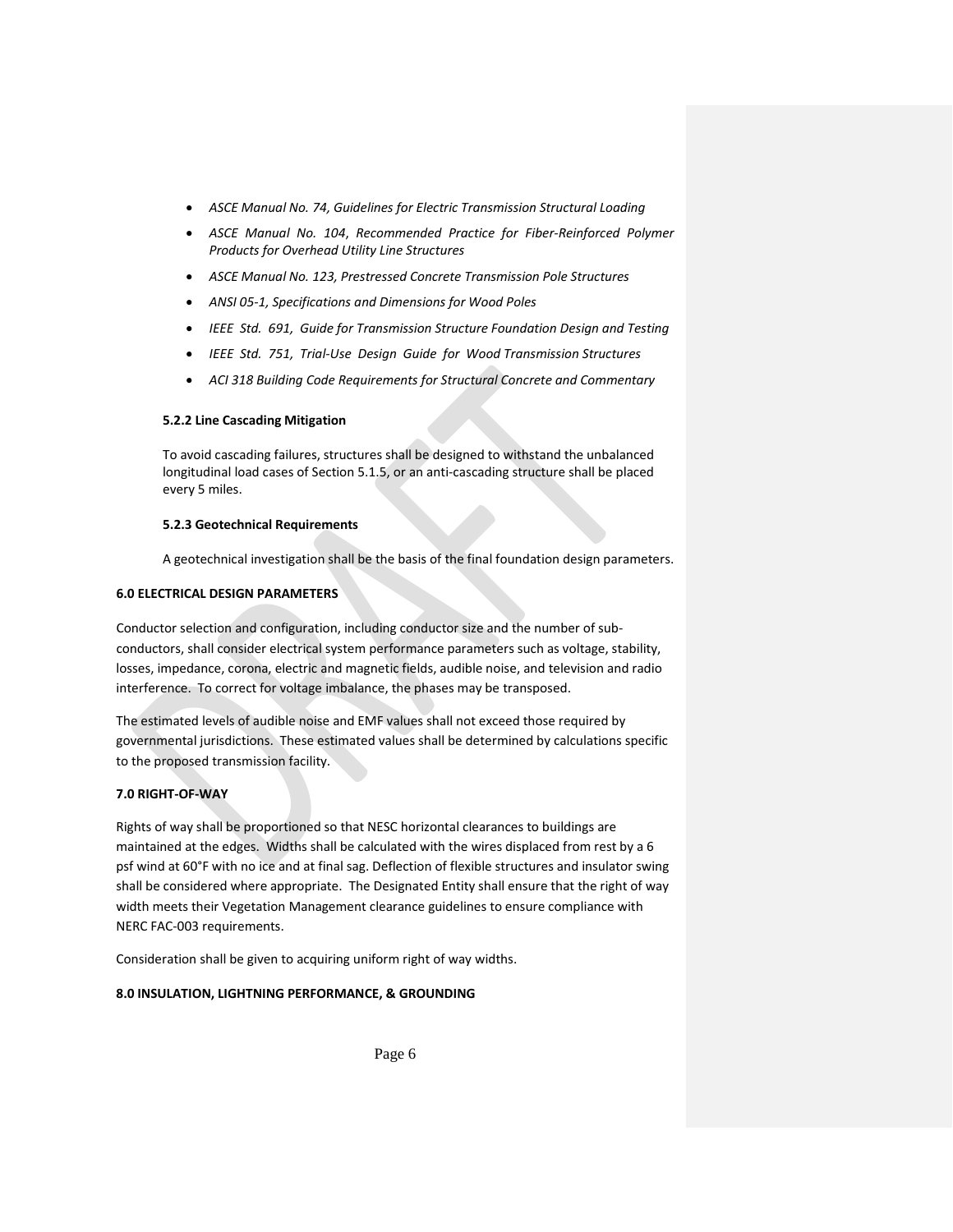Insulation, grounding, and shielding of the transmission system (line and station) shall be coordinated between the Designated Entity and the Transmission Owner(s) to which the project interconnects to promote acceptable facility performance. The resulting design shall approach the targeted lightning performance defined below.

The Designated Entity shall specify transmission line insulation levels that promote the safe and reliable operation of the line(s) under normal operation and surge events. Shielding and grounding and footing ground resistance shall be coordinated designed by using an appropriate analysis method to such thatverify that the line design will result in the following targeted lightning performance is approached.

- Voltages 345kV and greater 1 Outage/100 circuit miles/Year
- 230kV 2 Outage/100 circuit miles/Year
- 138/115kV 3 Outage/100 circuit miles/Year
- $69kV 4$  Outage/100 circuit miles/Year

Surge arresters, if installed, shall be applied in a manner that reduces the likelihood that the arrester or any of its associated hardware will interfere with reliable normal operation of the line in the event of surge arrester electrical or mechanical failure.

# **9.0 CLEARANCES**

## **9.1 General**

Unless otherwise stated, all clearances shall meet or exceed those defined in the NESC.

Clearances shall be maintained applying the maximum operating voltages as-defined in PJM Manual 3, "Baseline Voltage Limits", Exhibit 3, Section 3.3.1. The circuit transient overvoltage (TOV) shall be used when considering the alternate clearances permitted by NESC Rules 232D, 233C3, 234H, 235B3.

For conductor-to-conductor clearances between different circuits and whereWhen the linea proposed transmission line under design is crossingcrosses over an existing supply or communication line, the position of the lower conductors' conductors' wire position shall be determined by a straight line between conductor attachment points, unless specific sag/tension information for the lower conductors/cableswires are known. When the sag/tension characteristics of the lower conductors/cableswires are known, the conductor environmental requirements of the NESC rules may be applied.

#### **9.2 Live Line Maintenance Requirements**

Adequate clearances shall be provided when live-line maintenance requirements are specified for a line design for any of the following maintenance activities:

• Climbing inspection

**Comment [TDP8]:** Alternative language.

#### **Comment [TDP9]:** Original text, modified by AEP.

At the end of the 2/8 call, those remaining agreed that either was acceptable. We will choose during the 2/16 call.

Dean to provide more background on his comment

**Comment [TDP10]:** If we keep this version, suggest deleting. The analysis is implied with the coordination.

**Comment [TDP11]:** The new TSS document proposes 3, but 4 seems more realistic for 69kV.

**Comment [PSG12]:** IEEE 1313.2-1999 provides guidance on shielding failures in section 6.3.1.1— "typical design value of the SFFOR is approximately 0.05 flashovers/100 km-yr." Section 6.3.1.2 provides a target for BFR for 345kV and 500kV lines of 0.3 to 0.6 flashovers/100km-yr. BFR for 138 and 230kV may range from 0.6 to 2 whereas lower voltage lines may have BFR's of 4 to 15 flashovers/100km-yr.

The flashover rate depends on air gaps, shielding, ground flash density, and soil resistivity (structure grounds). In my experience, to achieve 1 outage/100 miles per year, you need to have good grounds and air gaps that are on the order of 345kV or 500kV structures. I would think PJM knows what performance each utility has, and has an expectation of what is achievable in their territory without extraordinary means, or having to install arrestors on every structure. It would help if PJM would provide information on what distribution of ground rod readings to utilize for the analysis.

**Comment [TDP13]:** Do we mean environmental loading characteristics.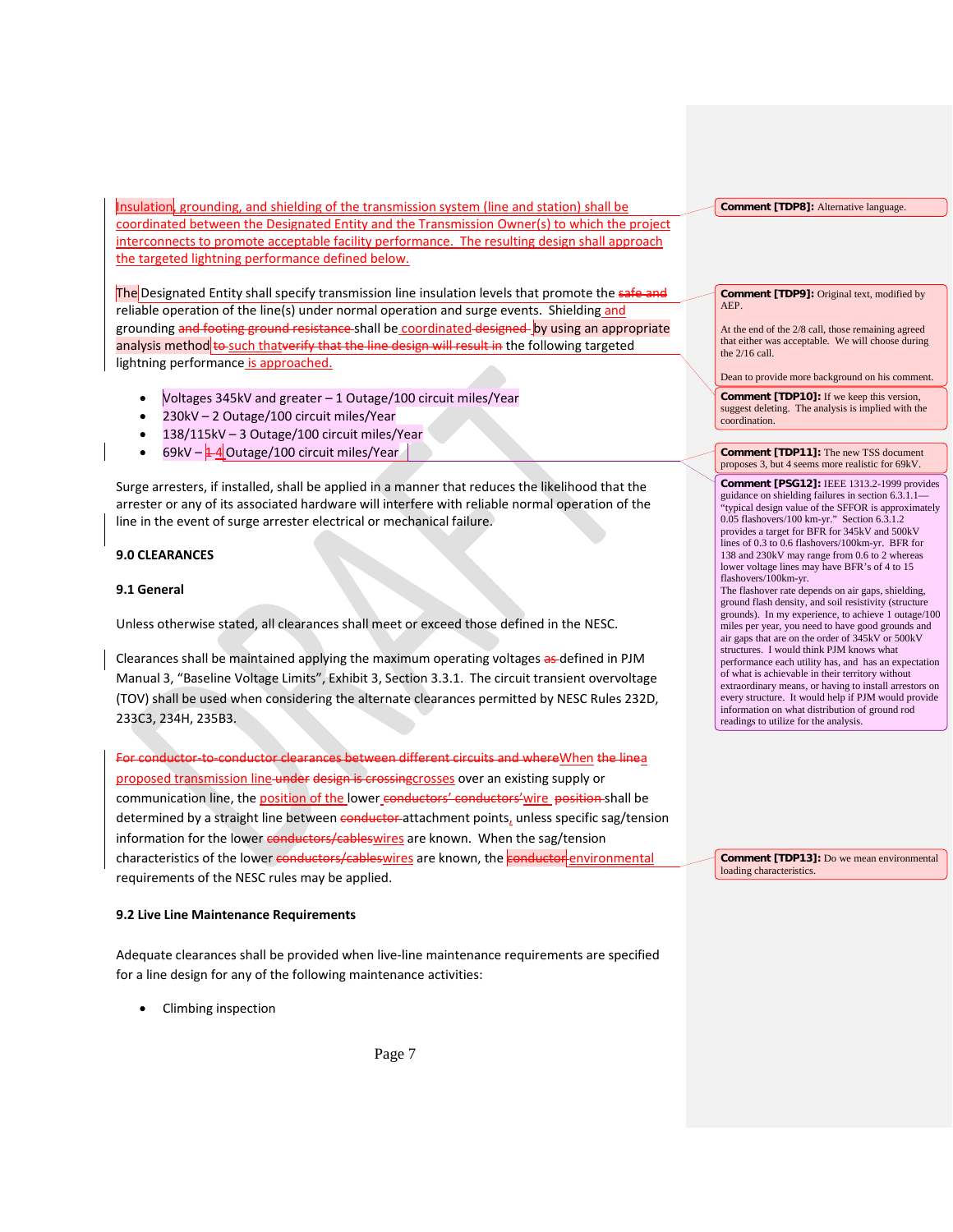- Hot stick maintenance for the specified line components
- Live line maintenance for the specified line components utilizingusing specified lift equipment
- Helicopter live line maintenance for the specified line components utilizing using the specified helicopter

All live line maintenance clearances shall be determined using the OSHA calculation methods for the specified circuit  $TOV<sub>L</sub>$ -and-breaker design, and maintenance program.

# **9.3 Vertical Clearances**

The vertical conductor clearances of Section 23 of the NESC shall be maintained at the NESC stated conditions unless modified in Sections 9.5. All terrain points under the conductors shall be considered vehicle-accessibleto be traversable by vehicles-accessible. The buffers defined in Section 9.5 shall be applied.

# **9.4 Horizontal Clearances**

The horizontal conductor clearances of Section 23 of the NESC shall be maintained at the NESC stated conditions unless modified. The buffers defined in Sections Section 9.5- shall be applied. unless modified in Sections 9.5.

# **9.5 Clearance Buffers**

.

Due to uncertainties and inaccuracies in surveying and installation of foundations, structures and conductors, the calculated position of the conductors shall be increased as buffers defined specified in Sections 9.5.1 and 9.525.2 shall be added to clearances specified in section 23 of the NESC.

# **9.5.1 Vertical Clearance Buffer**

The vertical clearance buffer shall be 3'-0".

# **9.5.2 Horizontal Clearance Buffers**

The horizontal clearance buffer shall be 2'-0".

# **9.6 Electrostatic Clearance**

The short circuit current discharge requirements of NESC Rule 232D3(c) shall be met.

## **9.7 Agricultural Clearances**

**Comment [PSG14]:** I assume that the solicitation would provide the TOV to assume for a bid, if live line maintenance is required, under the conditions that live line maintenance is performed.

**Comment [TDP15]:** The way this is written, we are requiring that our clearances meet or exceed  $NESC + 3'$ . But in practice, what we all do (or what I think we all do) is to add the 3' (or some other number) to account for uncertainties and inaccuracies so that in the end, we meet NESC clearances. If we extend our clearances by 3', do we need to add another buffer now to account for these (uncertainties)?

**Comment [PSG16]:** I would assume this does not apply to clearance from conductor to structure components or conductor to conductor at a structure. Ie. Rule 235.

Page 8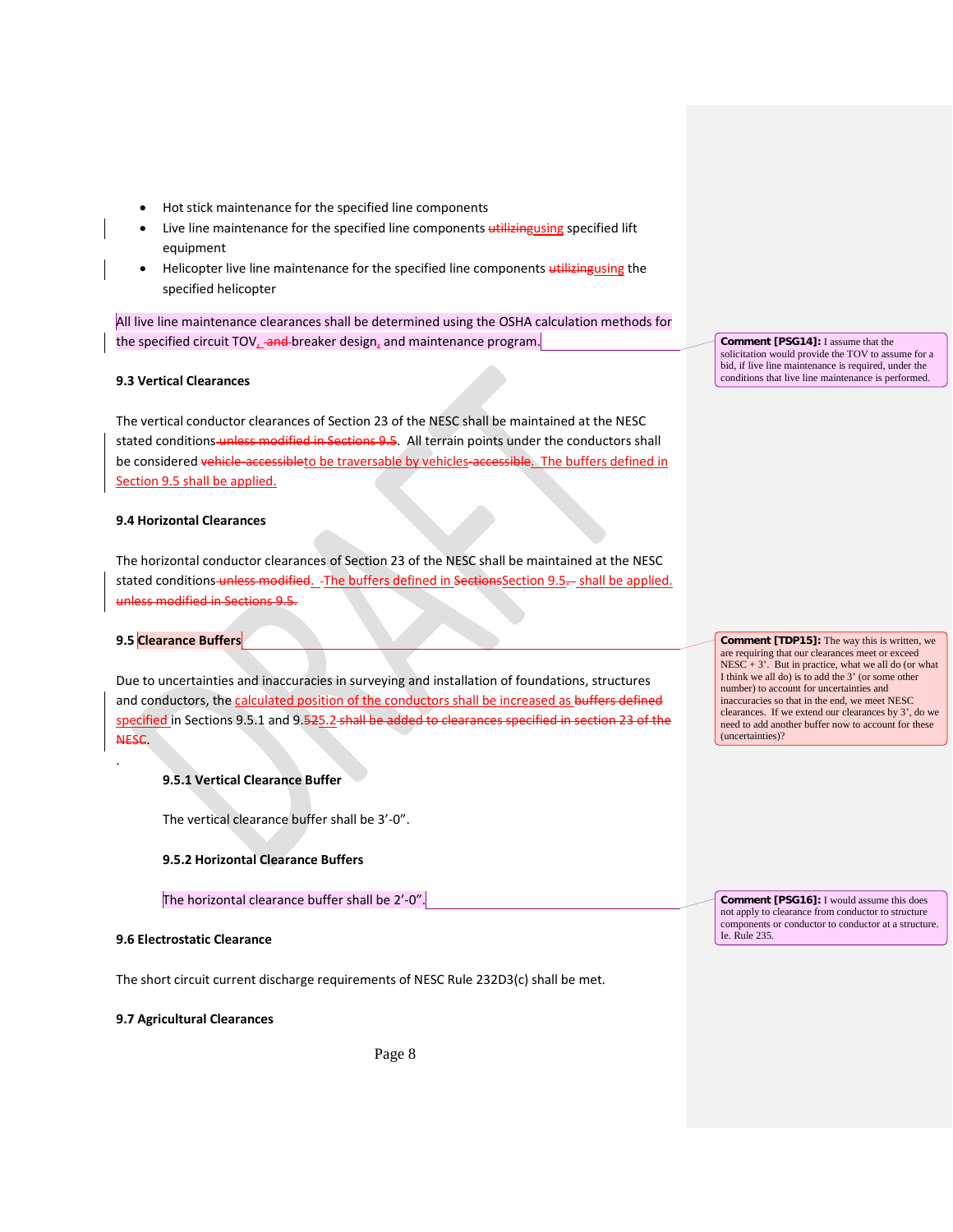In land areas that may utilize farm equipment in excess of 14'-6" in heightfarmlands, additional conductor clearances shall be provided in accordance with NESC Table232-1 footnote 26.

## **9.8 Clearances over Waters of the United States**

Clearances over the waters of the United States shall be the larger of the NESC requirements in Rule 232, or the clearance determined by the Army Corps of Engineers, plus the buffer defined in Section 9.5.

# **9.9 Galloping**

# **9.9.1 General**

Lines shall be designed to limit the likelihood that conductor/shield wire galloping will result in a circuit momentary operation. Galloping shall be addressed by one or a combination of the following methods:

- Performing a study which demonstrates that the route traversed by the line is not likely to be prone to the wind/ice conditions attributed to conductor galloping .
- Providing conductor clearances at the structure which produce the in-span conductor clearances defined **belowin Section 9.9.3**
- Install in-span interphase insulators or anti-galloping devices designed to reduce the possibility and/or severity of conductor galloping.
- Install twisted pair conductor.

# **9.9.2 Galloping Ellipse Calculations**

Conductor galloping ellipses shall be developed using either a combination of the A.E. Davison method for single loop galloping and the L.W. Toye method for double loop galloping, or the CIGRE method per as described in Bulletin 322. The following load cases shall be used for galloping calculations for either all stated methodmethods:

- 32°F, 0.5" Radial ice, 2 PSF-pounds per square foot wind (For-for determination of Swing Angle)
- 32°F, 0.5" Radial ice, No Wind (For determination of sag and conductor motion ellipses)

Single loop galloping shall be used for spans less than 700 feet. Double loop galloping shall be used for spans of 700 feet or greater or any span where the conductor has dead-end terminations on both ends.

**Comment [PSG17]:** A new entrant would benefit from shared prior experience in the area regarding galloping. **Comment [TDP18]:** PECO

**Comment [PSG19]:** Different galloping models use different assumptions for conductor sag. My understanding is that CIGRE Bulletin 322 uses the sag of the unloaded span at 0°C. (Section 1, p.2, under Amplitudes).